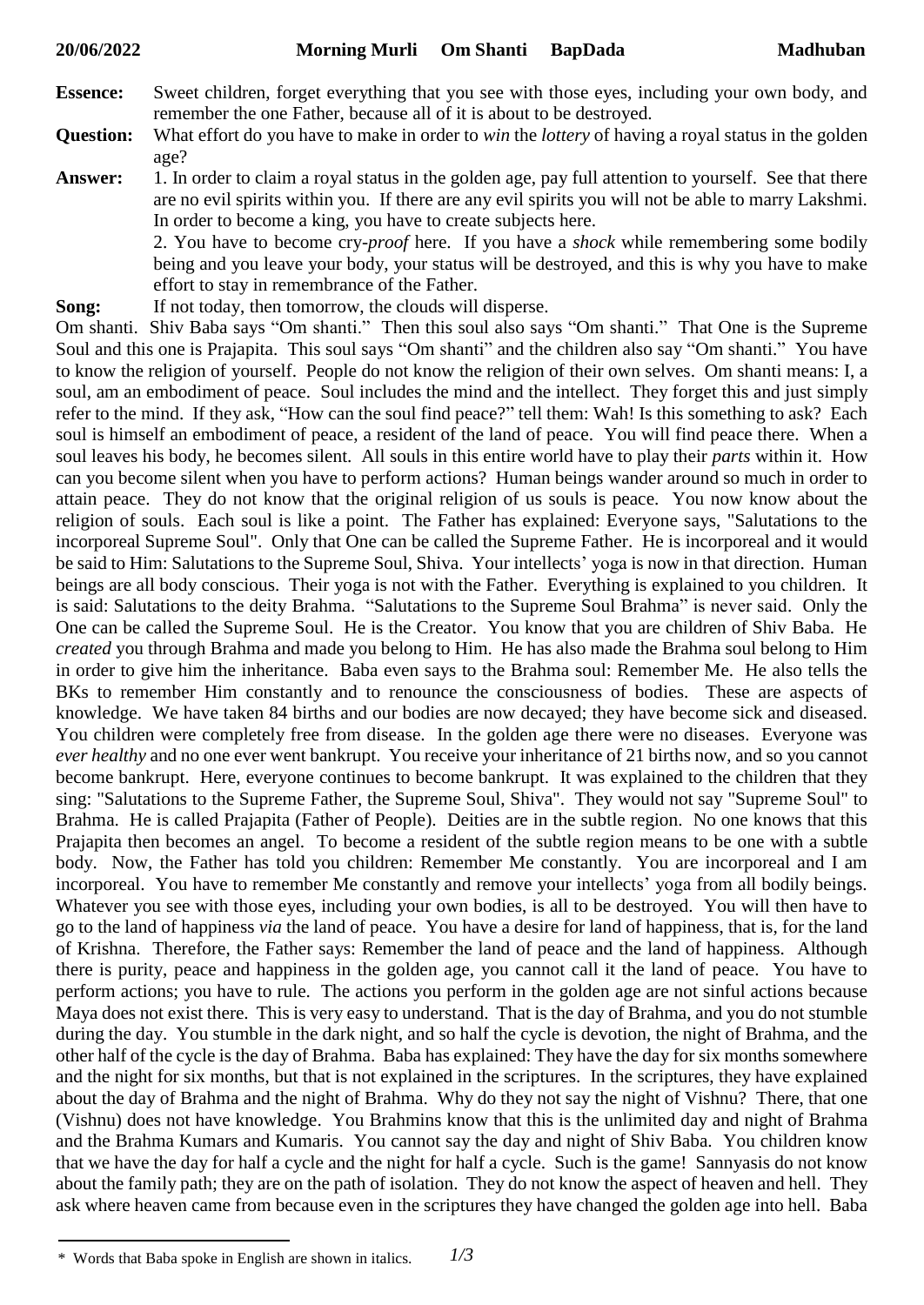is now telling you very sweet things. He says: Children, I am incorporeal, the Ocean of Knowledge. My *part* of giving this knowledge *emerges* at this time. The Father gives His own introduction. This knowledge of Mine does not *emerge* on the path of devotion. All the traditions and customs that continue during that time belong to the path of devotion. According to the *drama*, with whatever feelings devotees worship someone, I am the Instrument to give them a vision of that one. At that time, the *part* of knowledge does not remain *emerged* in My soul. It *emerges* now. Just as your *reel* is filled with 84 births, so, too, whatever is fixed in the *drama* for Me as My *part* is enacted at its own time. There is no question of doubt in this. If the knowledge had *emerged* in Me on the path of devotion, I would have spoken it. Not even Lakshmi and Narayan have this knowledge there; it is not fixed in the *drama*. People just say that such and such a guru grants them salvation, but how can gurus grant salvation? They also have their *parts* to play. Some say: The world definitely *repeats*, the cycle continues to turn. They have shown a spinning wheel. Just see the *wonder* of the world cycle; by spinning a spinning wheel, you are able to earn your livelihood. By knowing the world cycle, you receive a reward for 21 births. Baba explains the accurate meaning; all the rest explain inaccurately. The locks on your intellects are open. The highest is God and next are Brahma, Vishnu and Shankar, the residents of the subtle region. Then, in the corporeal world, first are Lakshmi and Narayan and then Jagadamba and Jagadpita. They are at the confluence, but they are still human beings; they do not have extra arms. Even Brahma only has two arms. They have so many arms in the pictures of the path of devotion. If someone had eight arms, he should also have eight legs, but it isn't like that. They show Ravan with ten heads, and so he should also have 20 legs. All of that is a game of dolls. They do not understand anything. When the Ramayana is read, many people cry. The Father explains: All of that is the path of devotion. Ever since you started to follow the path of sin, you became ugly by sitting on the pyre of lust. Now, for one birth, by tying the bond of sitting on the pyre of knowledge you claim the inheritance for 21 births. There, you remain soul conscious. You shed an old body and take another new one. There is no question of crying. When a baby is born, they give congratulations and celebrate in great happiness, but if that baby dies the next day, they weep and wail. This is the world of sorrow. You know that the whole play is about Bharat; Bharat is the eternal land. It is only here that there is happiness and sorrow, the inheritance of heaven and hell. Definitely, *Heavenly God, the Father,* must have created *heaven*. If it were a question of hundreds of thousands of years, how would anyone be able to remember anything? No one knows when it will be heaven again. They say that 40,000 years of the iron age still remain. If you take 84 births in 5000 years, who knows how many births you might have to take in 40,000 years! You children now have understanding. You are now in the light, but all of those who do not have knowledge are in the slumber of ignorance. This is the dark night of ignorance; no one has knowledge of the world cycle. We are *actors*. This world cycle has four parts to it. Only humans will understand these things. Now, you children know that the Father is *knowledge-full*. He donates to you whatever specialities He has. You receive the inheritance from the Ocean of Knowledge. Baba always tells you: Do not remember bodily beings. Even though I speak to you through a bodily being, you still have to remember Me, the Incorporeal. If you continue to have remembrance, you will also imbibe knowledge for the locks on your intellects will open. Start with 15 minutes or half an hour and then continue to increase it. No one except the Father should be remembered at the end. For this reason, sannyasis renounce everything and sit in tapasya, so that when they leave their bodies the atmosphere all around becomes peaceful, just as some great soul in a city left his body. You now have the knowledge that souls are eternal and that they do not merge into the light. They do not have this knowledge. Baba explains that souls are never destroyed and that the knowledge souls have within them is never destroyed. The *drama* is *imperishable*; the cycle of the golden, silver, copper and iron ages continues to turn. You become Lakshmi and Narayan and then the souls of other religions also come down afterwards, numberwise*. God, the Father, is One*. There continues to be expansion from the golden age to the iron age. Another tree cannot grow. There is only one cycle and you only remember the One. They remember Guru Nanak, but he has to come at his own time. Everyone has to enter the cycle of birth and death. People believe that Krishna is present everywhere. Some believe in one being and others in someone else. Baba says: Children, you have to explain tactfully that the God of everyone is the incorporeal One. In the Gita, it says "God speaks", and so the Gita is the mother and father of all the religious scriptures because everyone receives salvation through the Gita. The Father removes everyone's sorrow and gives them happiness. Bharat is the pilgrimage place of everyone. It is only from the Father that you receive salvation. This is His *birthplace* and everyone remembers Him. It is the *Father* who comes and liberates everyone from the kingdom of Ravan. This is now extreme hell. The Father says: O souls in bodies, you now have to return home. Simply remember Me. If you get trapped in any bodily being, you will have